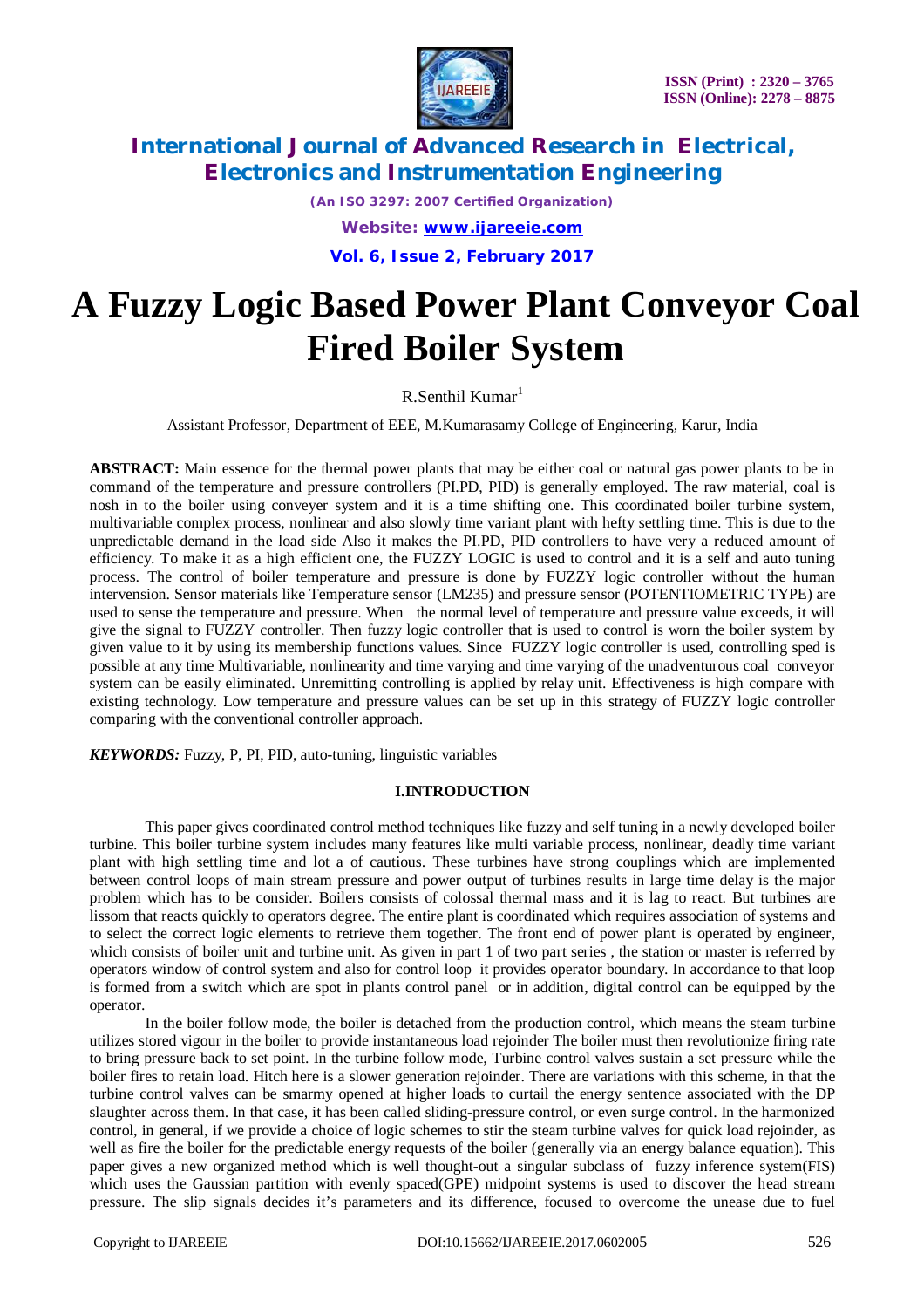

*(An ISO 3297: 2007 Certified Organization)*

*Website: [www.ijareeie.com](http://www.ijareeie.com)*

### **Vol. 6, Issue 2, February 2017**

calorific value, machine wear, smear of the boiler heating surfaces and plant modelling errors. A bureaucratic control level for large deviation of operating stipulation has been developed by auto tuning practice operandi using fuzzy logic superior control concert and economic assistance have been resolved. Many valued logic's synopsis is Fuzzy logic and it deals with reasoning that is somewhat precise rather than fixed and dutiful. In disparity with established logic theory, where the Boolean set having the two valued logic: true or false, fuzzy logic set may have a truth values ranging from 0 to .

Fuzzy logic is extensive to prise the theory of hidebound truth, where the truth value may range amid degrees of possibilities and completely true and completely false. Fuzzy system have the plenty of applications from control theory to artificial intelligence, it still fragments divisive FUZZY logic is competent of authority approximate information in a methodical way and it is consequently used for nonlinear classification and to model the complex system. It also help to reduce the human operator. The rule base system uses a linguistic variable which require a human familiarity to frame a rules. The paper is well thought-out as follows. The second section deals with the predicament formulation. The third section deals with the technique used in fuzzy logic problem. The fourth section presents the chronological steps of fuzzy logic in coal conveyor predicament the fifth section reveals the grades achieved for thermal plant coal conveyor systems.

#### **II. PROBLEM FORMULATION**

Coal fired boiler coordination is more often than not used in the thermal power plant and it is controlled by the P, PI, PID controllers. It is a very multifaceted process as it is multivariable, nonlinear, slowly time varying plant and it makes the coordination to have a reduced amount of efficiency. So FUZZY Logic is used to organize the coal fired boiler system with sky-scraping efficiency and also it is an auto tuning progression Low temperature and pressure level of the coal fired boiler coordination can be found by using the fuzzy logic controller. The temperature and pressure of a boiler are embarrassed by Proportional (P), Proportional Integral controllers (PI).Coal feeder is embarrassed by the Proportional Integral (PI) and Proportional Integral Derivative controllers (PID).



Fig 1. Breathing system of Coal conveyor system

### **(a) DISADVANTAGES OF THE EXISTING SYSTEM**

Squat temperature and pressure values could not unearth by means of P, PI, PID controllers. Valve open and close speed is low; hence domineering speed and efficiency is low.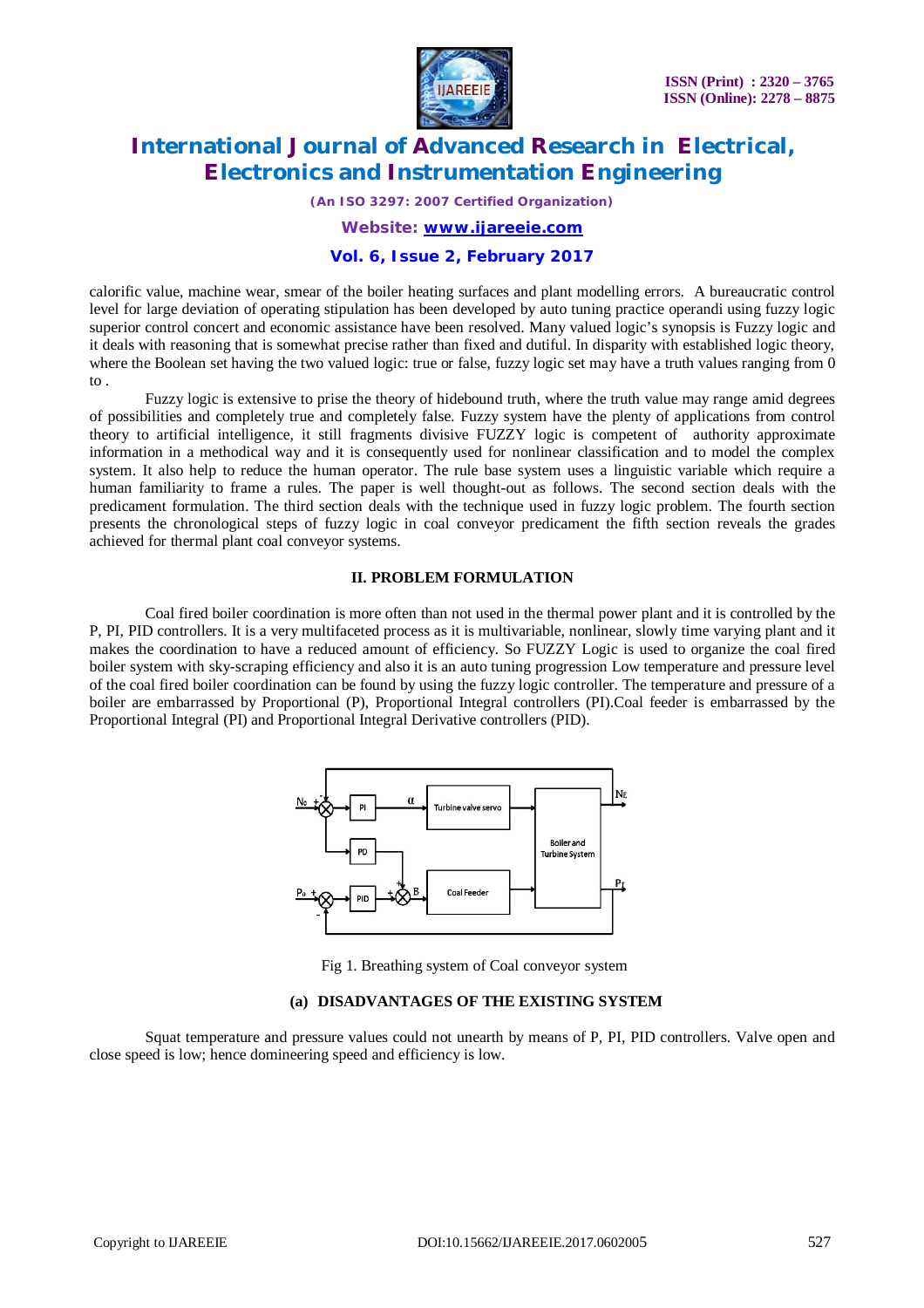

*(An ISO 3297: 2007 Certified Organization)*

*Website: [www.ijareeie.com](http://www.ijareeie.com)*

**Vol. 6, Issue 2, February 2017**



Fig 2. Projected system of Coal Conveyor system

#### **III. METHODS USED IN FUZZY LOGIC**

Fuzzy logic and probabilistic sense are scientifically analogous in cooperation having values ranging from 0 to 1 but abstractly diverse, having interpretations of chalk and cheese like probability theory interpretations. Fuzzy logic gives "degrees of truth", here the probabilistic logic results "probability, likehood". i.e there is fluctuation between the these two logics yield poles other than models in real world situations. At first analogous is seen because the degree of truth and probabilities lies between in the middle of 0 and 1. Consider an example, 100 ml glass have 30 ml of water. Now we can go for two cases. i.e empty and full. Firm fuzzy set gives the interconnection between each of them. One glass is characterize as 0.7 vacant and 0.3 full. Depending upon the spectator, the thought of empties may vary. Another spectator may equally come up with a membership function of glass will be taken as full for all values after 50 ml. It is complicated to take the fuzzy logic rules which uses mathematical model of truth degrees of unawareness. This also can be achieved by using probabilistic methods having "full" as a binary variable which depends on continuous variable. The continuous variable describes hoe full the glass is.

# **(a)APPLYING TRUTH VALUES**

A basic applicability might demonstrate the ranges of continuous variable. For example, anti-lock braking system have lot of break up membership functions having ranges of temperature needed to control the brakes more accurately. Every function maps truth value with matching temperature in the middle of 0 and 1. These truth values is used to extend how the brakes get disturbed.

### **(B)FUZZY LOGIC TEMPERATURE**

Let us consider linguistic variable for temperature are cold, warm and hot is represented by mapping process. Three truth values are taken as a function. Straight line represents temperature. Red arrow represents zero, which is denoted as "No Hot". Orange arrow represents "light warm" and blue arrow "fairly cold".

### **(C)LINGUISTIC VARIABLES**

In mathematics variable is chosen as numerical values as like, in fuzzy logic operations linguistic variables are used for smoothening the phrase of rules and facts which are non numeric. For example linguistic variable is taken as a age which may have standards like young or old. Moreover the main advantage of these variables is that they can be. Linguistic variables are modified with barrier that can be applied to primary terms. A linguistic barrier is bound with convinced function. The Boolean logics like AND, OR and NOT functions are taken as a minimum, maximum and complement. When they are clear this way, they are called zadeh operators for the fuzzy variables x and y:

NOT  $x=(1-truth(x))$ x AND y=minimum(truth(x),truth(y)) x OR y=maximum(truth(x),truth(y))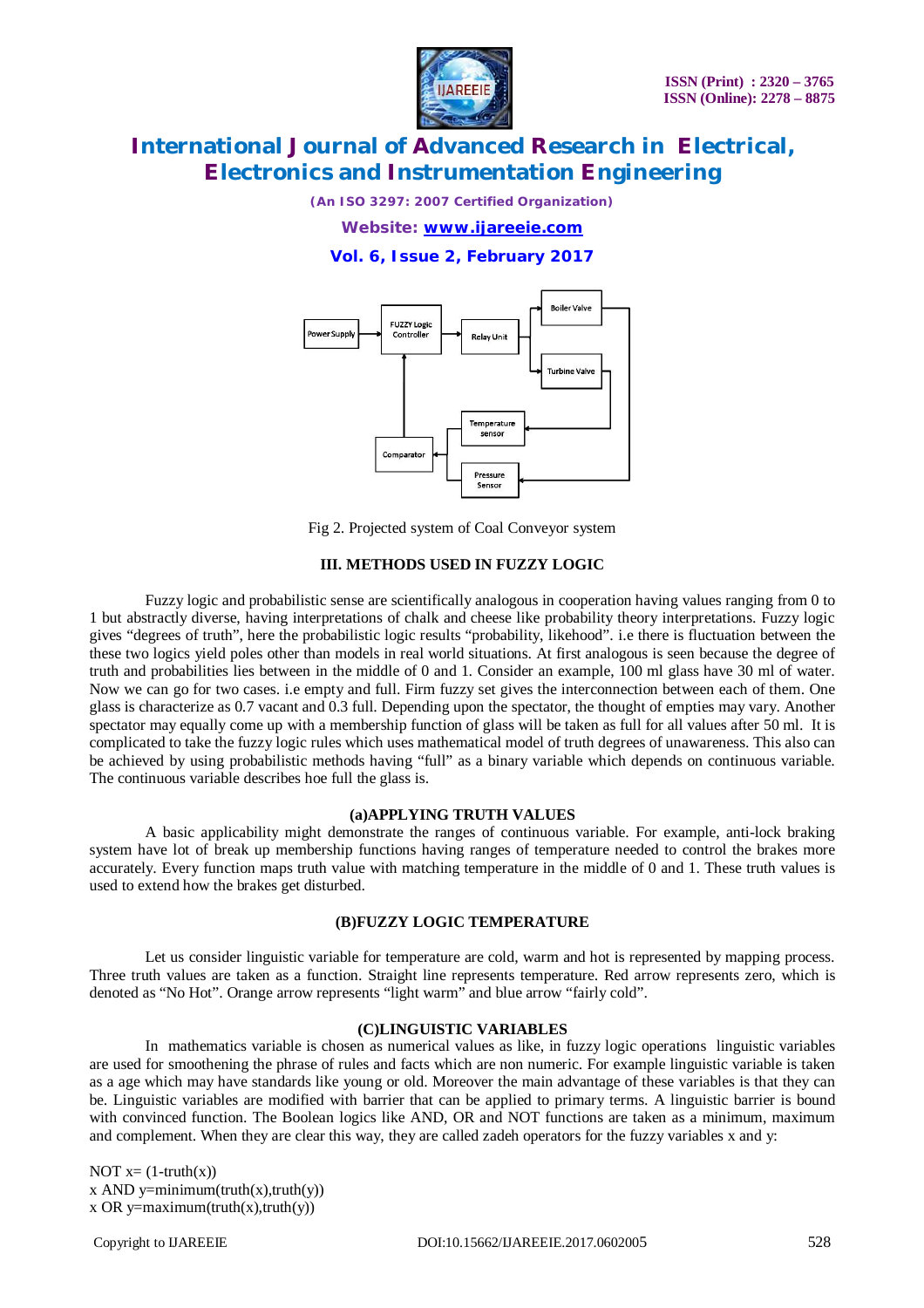

*(An ISO 3297: 2007 Certified Organization)*

*Website: [www.ijareeie.com](http://www.ijareeie.com)*

# **Vol. 6, Issue 2, February 2017**

There are also other operators, more linguistic in scenery, called hedges that can be applied. These are commonly adverbs such as "very", or "somewhat", which modify the denotation of a set by means of a mathematical formula.

### **(D)LOGICAL ANALYSIS**

In mathematical acumen, there are a number of formal systems of "fuzzy logic"; in that t-norm fuzzy logic is suitable for this paper. These can be lengthen fuzzy logic rules by adding collective and extended qualifiers in analogue which can predict logic from propositional . the truth degree formula is derived from human competency to develop fuzzy logic membership functions having their own impulsive intelligence and involvement. These associates background and semantic. In the detection of a triangle, let A, B, C be the inner angles of a triangle. Where,

A≥B≥C

Let U be the universe of triangles, i.e.

 $U = \{(A, B, C) | A \ge B \ge C \ge 0; A + B + C = 180^{\circ}\}$ 

Let's define a number of geometric shapes

1. Approximate isosceles triangle

2. Approximate right triangle

3. Approximate isosceles and right triangle

4. Approximate equilateral triangle

5. Other triangles

#### **IV.THEOREM**

All axiomatizable fuzzy logic can be countable. In general, the crisp set of formula is not countable. In despite of the fact that fuzzy true formulas are countable. And also we can demonstrate any axiomatizable and a complete theory.

The Gödel incompleteness theorems may be paraphrased as: Any effectively generated theory which is capable of elaborating the elementary arithmetic cannot be that of both consistent and absolute. In general, for any constant, effectively generated formal theory that proves certain basic arithmetic truths, there is an arithmetical statement that is true, but not provable in the theory. Fuzzy logic deals with partial truth which can be related to the consistency part of the theorem (the paradoxical part of the Theorem) while probability theory deals with partial Knowledge of the system so that could be associated with the incompleteness part.

#### **V. SIMULATED RESULTS AND DISCUSSIONS**

The transfer function which is used to obtain the conveyor control logic is shown in the figure. It is obtained by using the mat lab software.



Fig 3. Transfer function of Conveyor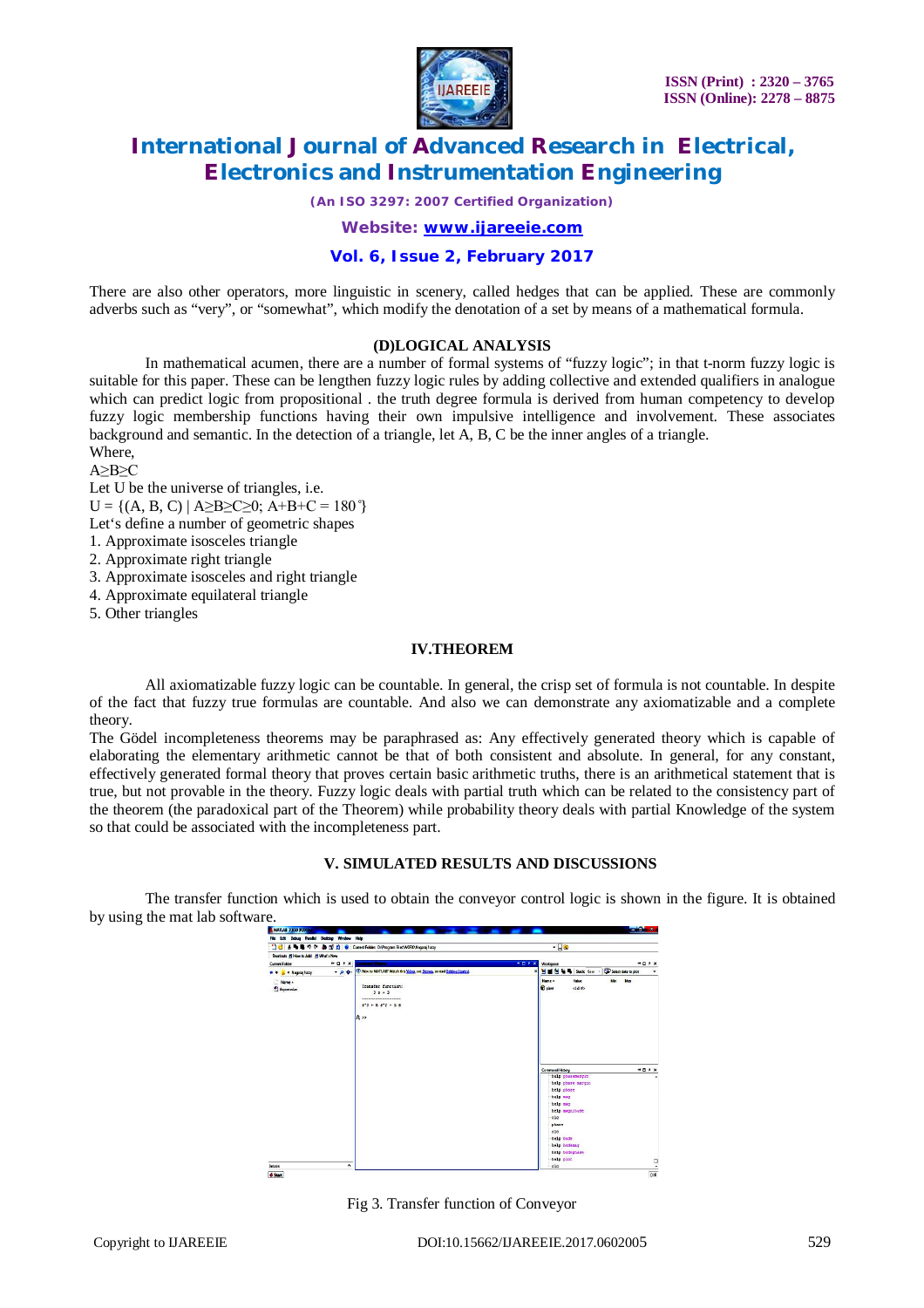

*(An ISO 3297: 2007 Certified Organization)*

*Website: [www.ijareeie.com](http://www.ijareeie.com)*

**Vol. 6, Issue 2, February 2017**

The phase and gain margin values for each of the corresponding value input is obtained and gets easily converged.



Fig 4.Simulation response of Phase and Gain Margin without Fuzzy controller.

|                                 | ,,,,,,,,,,,,,,   | 그는 아이들은 아이들은 아이들이 아니라 아이들이 아니라 아이들이 아니라 아이들이 아니라 아이들이 아니라 아이들이 아니라 아이들이 아니라 아이들이 아니라 아이들이 아니라 아이들이 아니라 아이들이 아니라 |                        |  |  |
|---------------------------------|------------------|-----------------------------------------------------------------------------------------------------------------|------------------------|--|--|
|                                 | いっかい ハンド・ハンド アンド | 아버지가 아이는 나가 오지 않을 때 보내 이 사람이 없었다.                                                                               | [[TA WAAR TERRACY TEET |  |  |
|                                 |                  |                                                                                                                 |                        |  |  |
| <b>COLORADO DE LA CALIFACIA</b> |                  |                                                                                                                 |                        |  |  |
|                                 |                  |                                                                                                                 |                        |  |  |
|                                 |                  |                                                                                                                 |                        |  |  |
|                                 |                  |                                                                                                                 |                        |  |  |
|                                 |                  |                                                                                                                 |                        |  |  |
|                                 |                  |                                                                                                                 |                        |  |  |
|                                 |                  |                                                                                                                 |                        |  |  |
|                                 |                  |                                                                                                                 |                        |  |  |
|                                 |                  |                                                                                                                 |                        |  |  |
|                                 |                  |                                                                                                                 |                        |  |  |
|                                 |                  |                                                                                                                 |                        |  |  |
|                                 |                  |                                                                                                                 |                        |  |  |
|                                 |                  |                                                                                                                 |                        |  |  |

Fig 5.Simulation response of Phase and Gain Margin with Fuzzy controller.

Fuzzy logics rules and membership functions are also loaded initially as follows for our problem. [System]

Name='fuzctrl1' Type='mamdani' Version=2.0 NumInputs=2 NumOutputs=1 NumRules=49 AndMethod='min' OrMethod='max' ImpMethod='min' AggMethod='max' DefuzzMethod='centroid' [Input1]

Name='Error' Range=[-1 1] NumMFs=7 MF1='NM':'trimf',[-0.85 -0.6 -0.35] MF2='NS':'trimf',[-0.5 -0.25 0] MF3='PS':'trimf',[0 0.25 0.5] MF4='NB':'trapmf',[-1 -0.99 -0.8 -0.7] MF5='PB':'trapmf',[0.7 0.8 0.99 1] MF6='PM':'trimf',[0.35 0.6 0.85] MF7='Z':'trimf',[-0.2 0 0.2]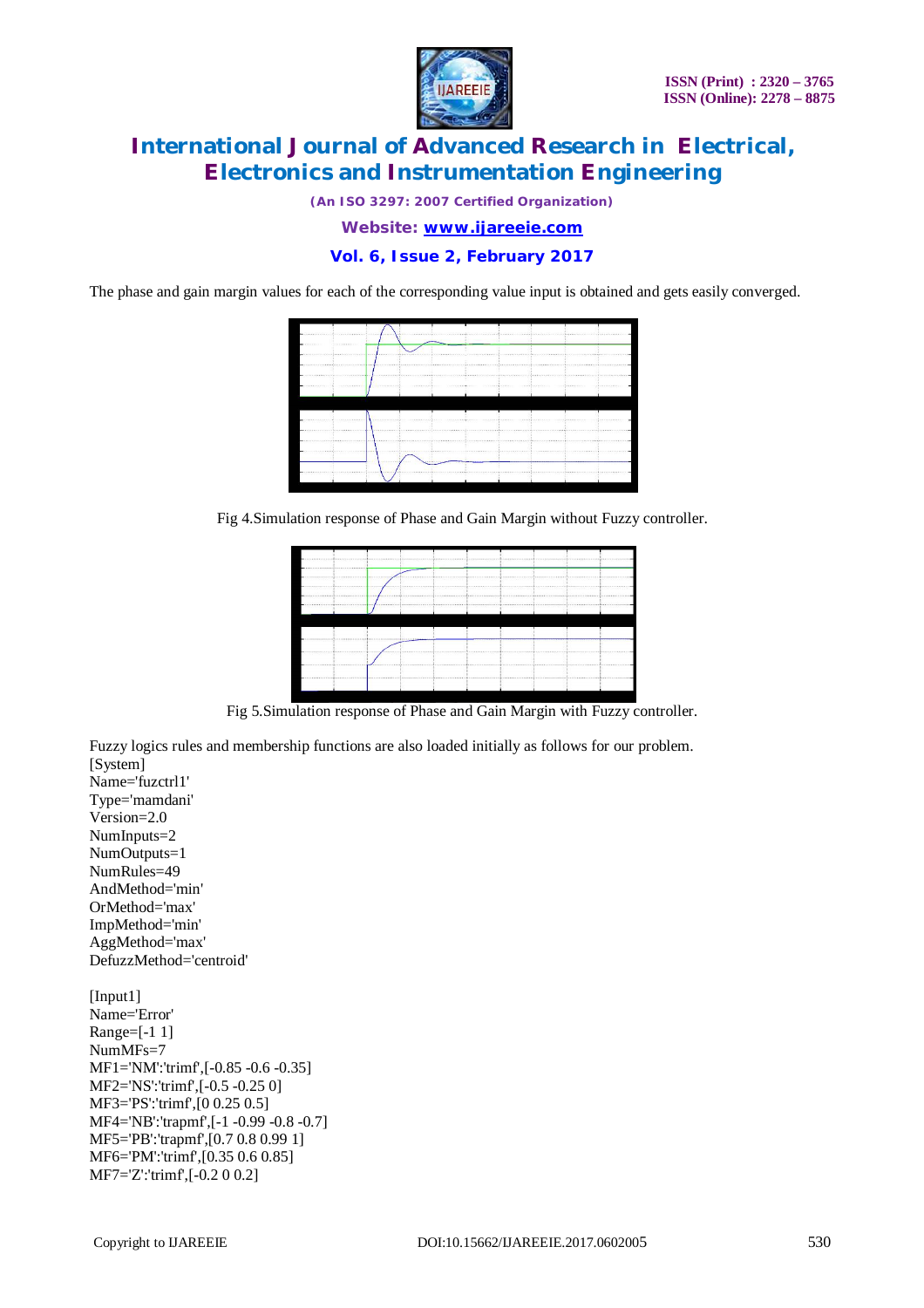

*(An ISO 3297: 2007 Certified Organization)*

*Website: [www.ijareeie.com](http://www.ijareeie.com)*

**Vol. 6, Issue 2, February 2017**

[Input2] Name='DelErrorr' Range=[-1 1] NumMFs=7 MF1='NB':'trapmf',[-1 -0.99 -0.8 -0.7] MF2='PB':'trapmf',[0.7 0.8 0.99 1] MF3='PM':'trimf',[0.35 0.6 0.85] MF4='NM':'trimf',[-0.85 -0.6 -0.35] MF5='NS':'trimf',[-0.5 -0.25 0] MF6='Z':'trimf',[-0.2 0 0.2] MF7='PS':'trimf',[0 0.25 0.5]

[Output1] Name='CTRL' Range=[-1 1] NumMFs=7 MF1='NB':'trapmf',[-1 -0.99 -0.8 -0.7] MF2='PB':'trapmf',[0.7 0.8 0.99 1] MF3='PM':'trimf',[0.35 0.6 0.85] MF4='NM':'trimf',[-0.85 -0.6 -0.35] MF5='NS':'trimf',[-0.5 -0.25 0] MF6='Z':'trimf',[-0.2 0 0.2] MF7='PS':'trimf',[0 0.25 0.5]

# **TRIANGULAR MEMBERSHIP FUNCTION**

A triangular MF is specified by three parameters {a, b, c} as follows:

triangle
$$
(x; a, b, c)
$$
 = 
$$
\begin{cases} 0, & x \leq a. \\ \frac{x-a}{b-a}, & a \leq x \leq b. \\ \frac{c-x}{c-b}, & b \leq x \leq c. \\ 0, & c \leq x. \end{cases}
$$

triangle
$$
(x; a, b, c)
$$
 = max $\left(\min\left(\frac{x-a}{b-a}, \frac{c-x}{c-b}\right), 0\right)$ 

Figure 1(a) illustrates a triangular MF defined by triangle (x; 20, 60, 80).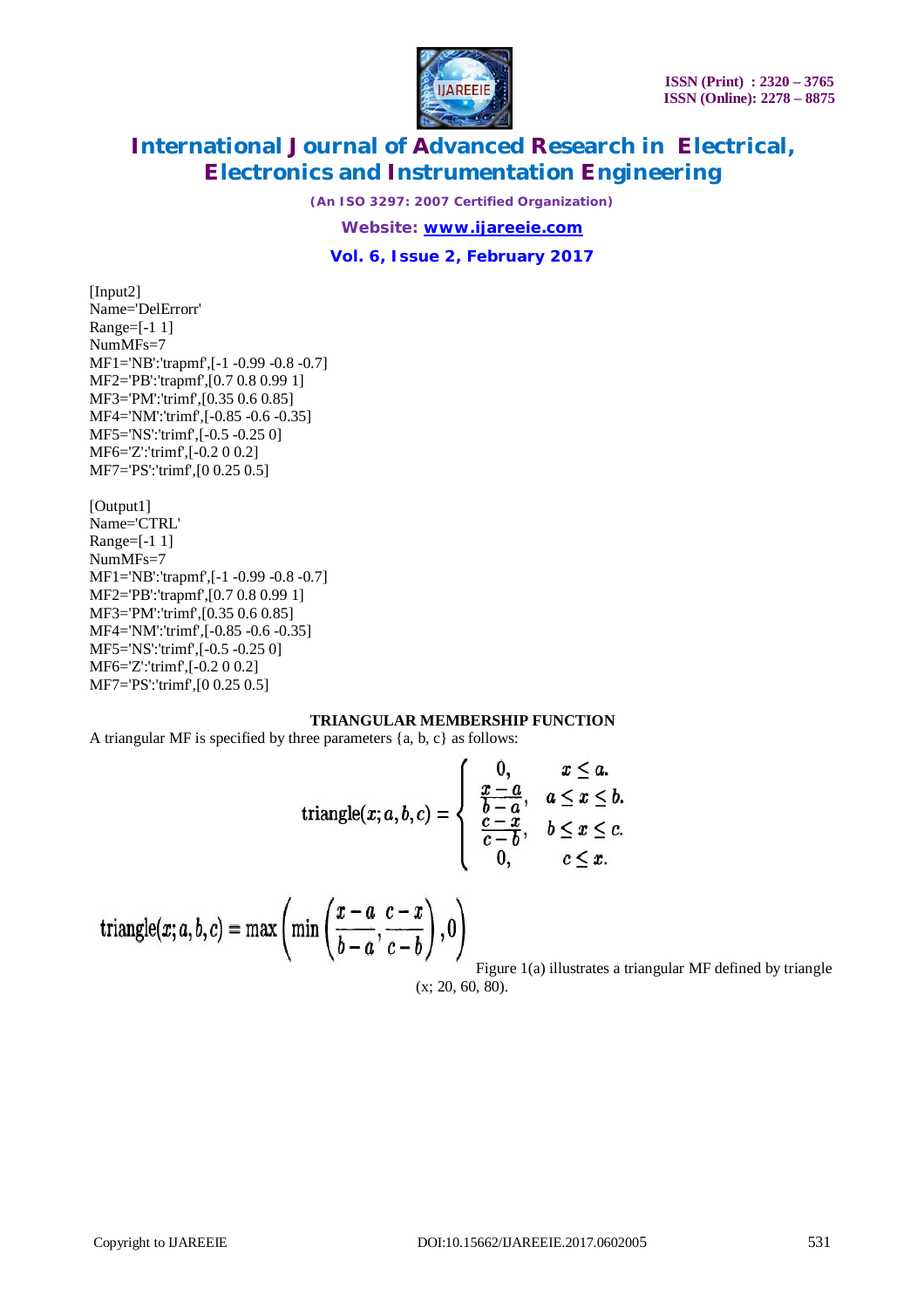

*(An ISO 3297: 2007 Certified Organization)*

*Website: [www.ijareeie.com](http://www.ijareeie.com)*

# **Vol. 6, Issue 2, February 2017**



Fig 5. Surface viewer of Fuzzy Controller

The final result obtained is shown in Fig 6. The hardware architecture for this proposed solution is as follows,

- **POWER SUPPLY**
- Input circuit
- Transformer
- Rectifier and reservoir
- Regulator
- Switched mode supply
	- **MICRO CONTROLLER**
- ATMEGA 16
	- **SENSORS**
	- Temperature sensor (LM 35)

- Pressure sensor (Piezo resistive strain gauge, Capacitive, Electromagnetic, Piezo electric, Optical,

### Potentiometric)

# **SOLENOID VALVE LCD DISPLAY**



Fig 6. Control and Change in control